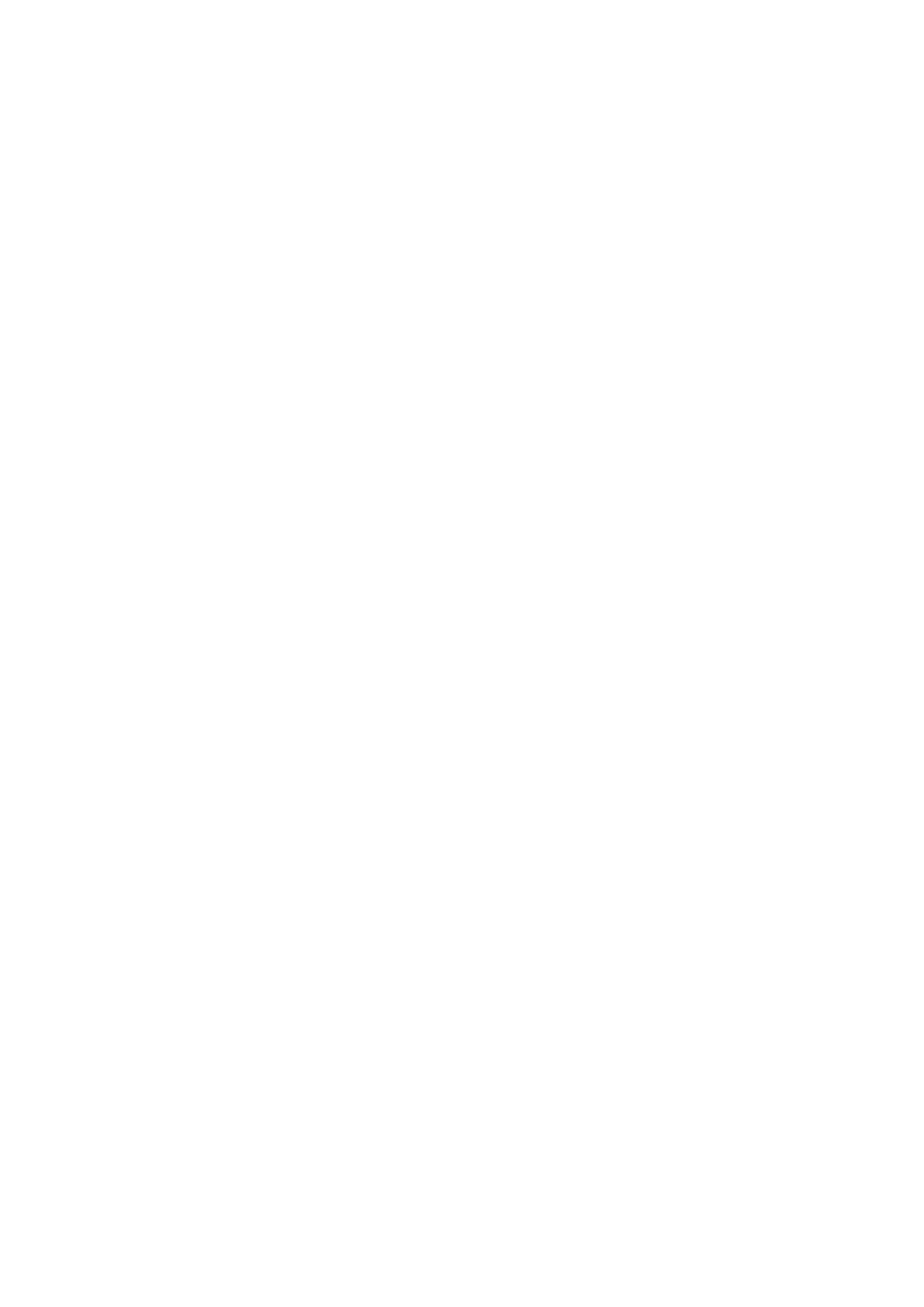

Note: a roll-call was conducted that ascertained the following members were in attendance at the commencement of the meeting:

| <b>Member</b>                 | <b>Member</b> |                         |              |
|-------------------------------|---------------|-------------------------|--------------|
| Deputy Mayor Cr Bill Cashmore | ✓             | <b>Craig Maxwell</b>    | ✓            |
| <b>Brent Bailey</b>           | $\checkmark$  | Andrew Olsen - apology  |              |
| Mike Bramley                  | ✓             | Vance Hodgson           | $\checkmark$ |
| Alan Cole                     | $\checkmark$  | Cr Greg Sayers          |              |
| <b>Trish Fordyce</b>          | $\checkmark$  | <b>Wayne Scott</b>      | $\checkmark$ |
| <b>Annaliese Goettler</b>     | ✓             | Geoff Smith - apology   |              |
| <b>Fiona Gower</b>            |               | Peter Spencer           | $\checkmark$ |
| <b>Shaun Hazelton</b>         | ✓             | <b>Ken Turner</b>       | ✓            |
| <b>Steve Levet</b>            |               | Keith Vallabh - apology |              |
| Greg McCracken - apology      |               | Glenn Wilcox - apology  |              |
| Andrew McKenzie               | ✓             |                         |              |

*Cr G Sayers joined the meeting at 12.34pm.*

# **1 Apologies**

Resolution number RUR/2022/8

MOVED by Deputy Mayor BC Cashmore, seconded by Member A Cole:

#### **That the Rural Advisory Panel:**

**a) accept the apologies from members:**

#### **Absence**

**Andrew Olsen Geoff Smith Vicki Glynn Keith Vallabh Glenn Wilcox Greg McCracken**

**Early departure**

**Cr Greg Sayers**

# **CARRIED**

# **2 Declaration of Interest**

Members are reminded of the need to be vigilant to stand aside from decision making when a conflict arises between their role as a member and any private or other external interest they might have.

There were no declarations of interest.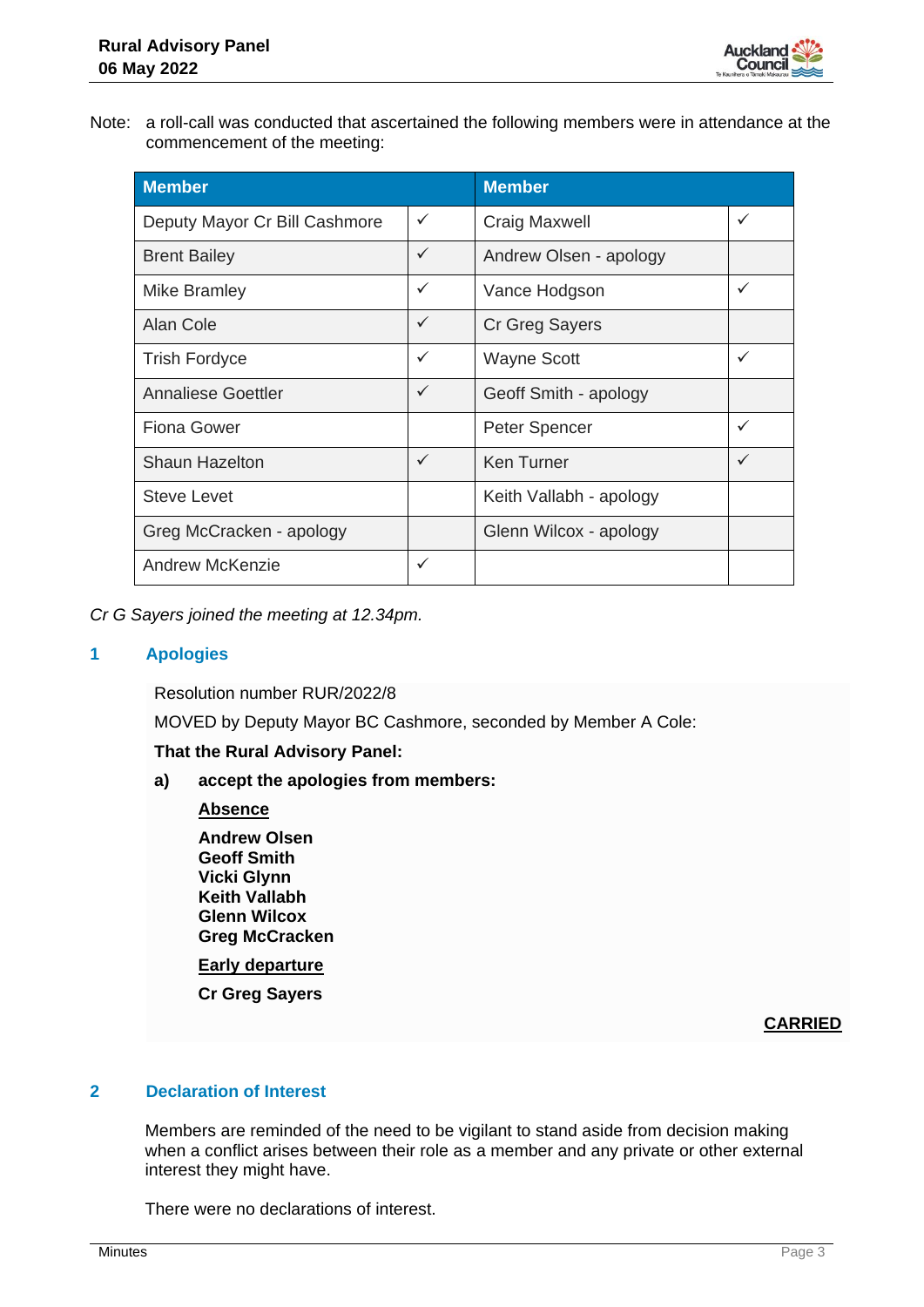

# **3 Confirmation of Minutes**

Resolution number RUR/2022/9

MOVED by Cr G Sayers, seconded by Member T Fordyce:

#### **That the Rural Advisory Panel:**

**a) confirm the ordinary minutes of its meeting, held on Friday, 4 February 2022 as a true and correct record.**

**CARRIED**

# **4 Extraordinary Business**

There was no extraordinary business.

# **5 Chair's update**

Deputy Mayor Bill Cashmore gave a verbal update.

Resolution number RUR/2022/10

MOVED by Member B Bailey, seconded by Member A Cole:

#### **That the Rural Advisory Panel:**

**a) tūtohi / receive the update from the Chairperson, Deputy Mayor Bill Cashmore.**

**CARRIED**

# **6 Essential Freshwater update - Auckland Council staff input into regulatory instruments and guidance publications**

A PowerPoint presentation was given. A copy has been placed on the official minutes and is available on the Auckland Council website as a minutes attachment.

Resolution number RUR/2022/11

MOVED by Deputy Mayor BC Cashmore, seconded by Member T Fordyce:

#### **That the Rural Advisory Panel:**

**a) receive the update on central government's Essential Freshwater programme and the overview of recent Auckland Council staff input to improve implementation steps and any refinements to the regulatory framework and its interpretation.**

#### **CARRIED**

# **Attachments**

A 6 May 2022, Rural Advisory Panel - Item 6, Essential Freshwater update - Auckland Council staff input into regulatory instruments and guidance publications - PowerPoint presentation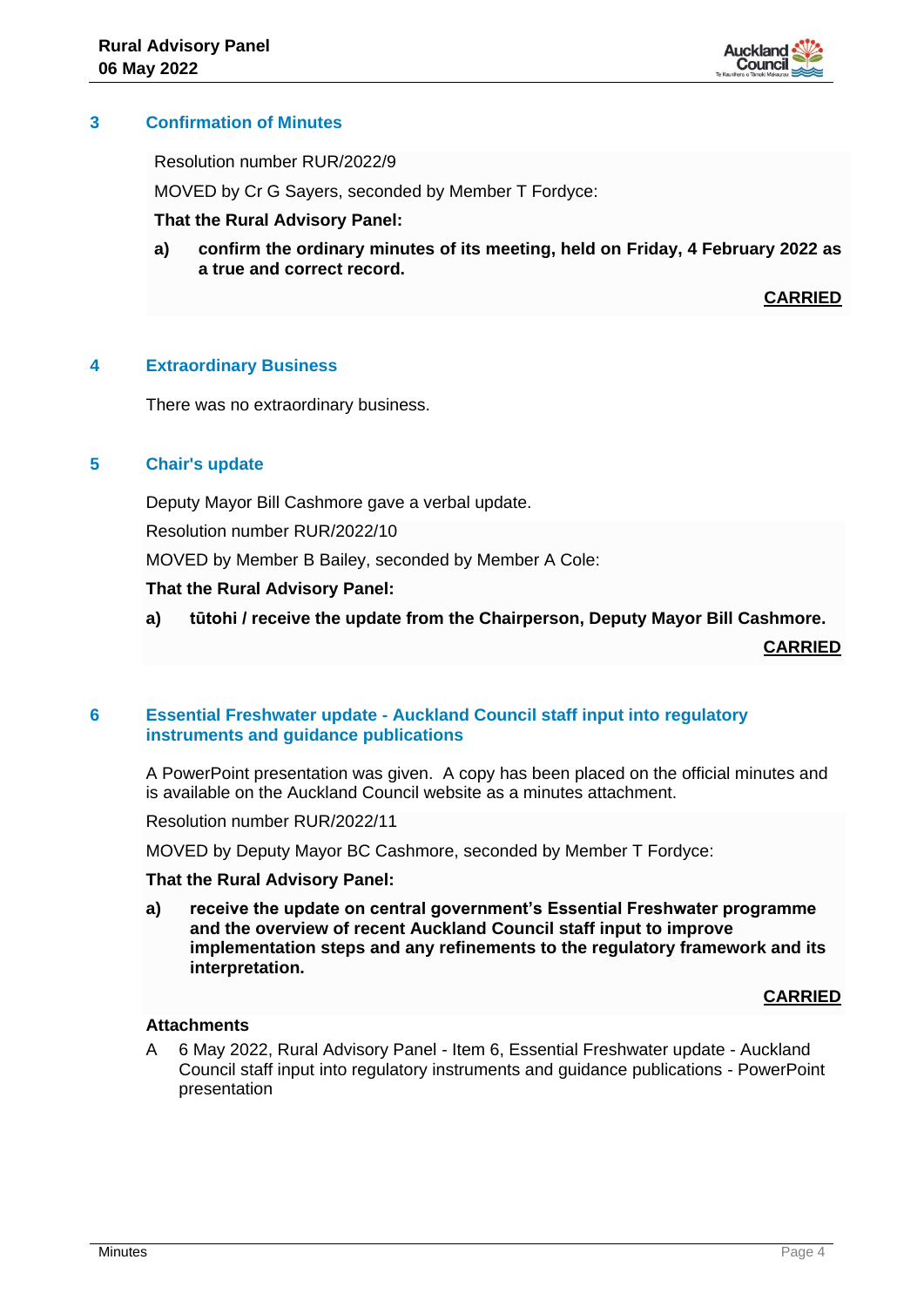

# **7 Healthy Waters regular update**

A PowerPoint presentation was given. A copy has been placed on the official minutes and is available on the Auckland Council website as a minutes attachment.

*Cr G Sayers retired from the meeting at 2.00pm.*

Resolution number RUR/2022/12

MOVED by Member A Cole, seconded by Member P Spencer:

#### **That the Rural Advisory Panel:**

**a) receive the update on Healthy Waters' current operational work affecting the rural sector**

**CARRIED**

#### **Attachments**

A 6 May 2022, Rural Advisory Panel - Item 7, Healthy Waters regular update - PowerPoint presentation

#### **8 Government's new housing rules for Auckland - have your say**

A PowerPoint presentation was given. A copy has been placed on the official minutes and is available on the Auckland Council website as a minutes attachment.

Resolution number RUR/2022/13

MOVED by Member A Cole, seconded by Member B Bailey:

#### **That the Rural Advisory Panel:**

**a) receive the update on the Council's preliminary response to the Government's urban intensification rules and provide feedback at the meeting.**

**CARRIED**

#### **Attachments**

A 6 May 2022, Rural Advisory Panel - Item 8, Government's new housing rules for Auckland - have your say - PowerPoint presentation

# **9 Preliminary discussion on the work of the Rural Advisory Panel 2020-2022**

A PowerPoint presentation was given. A copy has been placed on the official minutes and is available on the Auckland Council website as a minutes attachment.

Resolution number RUR/2022/14

MOVED by Deputy Mayor BC Cashmore, seconded by Member A Cole:

#### **That the Rural Advisory Panel:**

**a) provide initial feedback on the work on the Rural Advisory Panel over the 2020- 2022 term.**

#### **CARRIED**

# **Attachments**

A 6 May 2022, Rural Advisory Panel - Item 9, Preliminary discussion on the work of the Rural Advisory Panel 2020-2022 - PowerPoint presentation